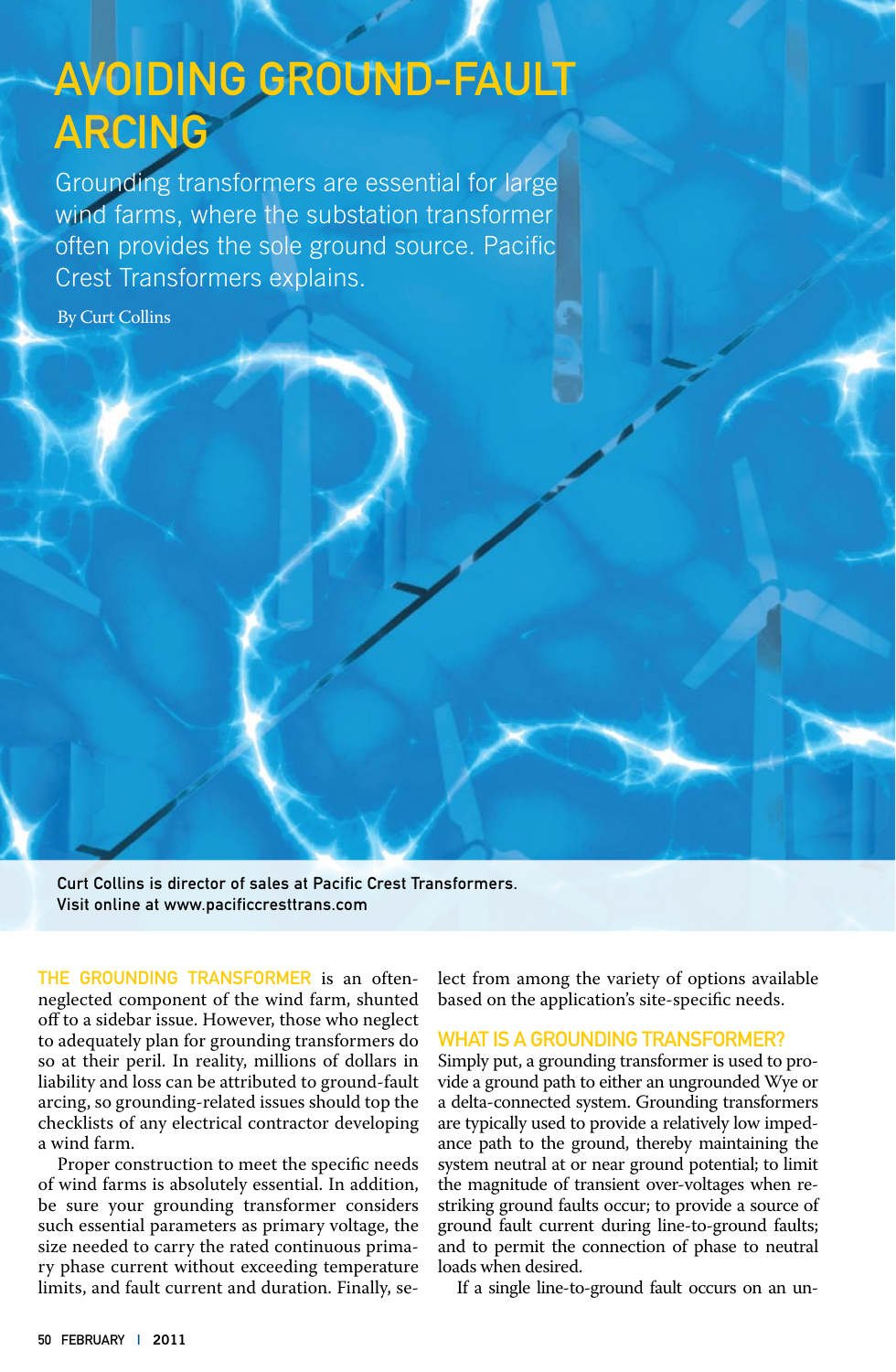

grounded or isolated system, no return path exists for the fault current, so no current flows. The system will continue to operate, but the other two unfaulted lines will rise in voltage by the square root of three, resulting in overstressing of the transformer insulation and other associated components on the system by 173 percent. Metal Oxide Varistors (MOVs)—solid state devices used to suppress voltage surges/spikes (lightning arresters)—are particularly susceptible to damage from heating by leakage across the blocks, even if the voltage increase is not sufficient to flash over. A grounding transformer provides a ground path to prevent this.

Grounding transformers are essential for large multi-turbine wind farms, where the substation transformer frequently provides the sole ground

source for the distribution system. A grounding transformer placed on the turbine string provides a ground path in the event the string becomes isolated from the system ground.

When a ground fault on a collector cable causes the substation circuit breaker for that cable to open, the wind turbine string becomes isolated from the ground source. The turbines do not always detect this fault or the fact that the string is isolated and ungrounded. The generators continue to energize the collector cable, and the voltages between the un-faulted cables and the ground rise far above the normal voltage magnitude. The resulting costs can be staggering. The loss of revenue alone for a string of 10 turbines can exceed \$10,000 per day. Considering removal and replacement, costs of equipment could approach an additional \$40,000 per transformer.

For example, a typical wind farm configuration is somewhat analogous to a carriage wheel with a ring, hub, and spokes. The wheel's outer ring is like the fence around the wind farm and the hub in the center is where the collector is located, which connects to the grid. The spokes are radial lines where each wind turbines sit. Typically each radial string of turbines will connect to a grounding transformer. Figure 1 provides a generalized diagram of this layout.

# Construction Configurations

Grounding transformers are normally constructed with one of two configurations: a Zig-Zag (Zn)-connected winding with or without an auxiliary winding, or a Wye (Ynd)-connected winding with a delta-connected secondary that may or may not be used to supply auxiliary power. Figure 2 shows these two possible configurations. The current trend in wind farm designs is toward the Wye-connected primary with a delta secondary (Figure 2b). There are several reasons why the two-winding Wye-connected grounding transformers are seemingly more popular than Zig-Zag designs:

- Though not actually the case, two-winding transformers are perceived to be more readily available for replacement or upgrade;
- Lack of familiarity with the design basics required for the Zig-Zag configuration means designers tend to fall back on the more familiar configuration;
- The Wye-connected two-winding design allows for secondary loading and metering while Zig-Zag designs do not;
- Not all manufacturers provide Zig-Zag grounding options to potential customers, even those for whom that configuration might be most appropriate.

The Zig-Zag connection's geometry (Figure 2a) is useful to limit circulation of third harmonics and can be used without a delta-connected winding or the fouror five-leg core design normally used for this purpose in distribution and power transformers. Eliminating the need for a secondary winding can make this option both less expensive and smaller than a comparable two-winding grounding transformer. Furthermore,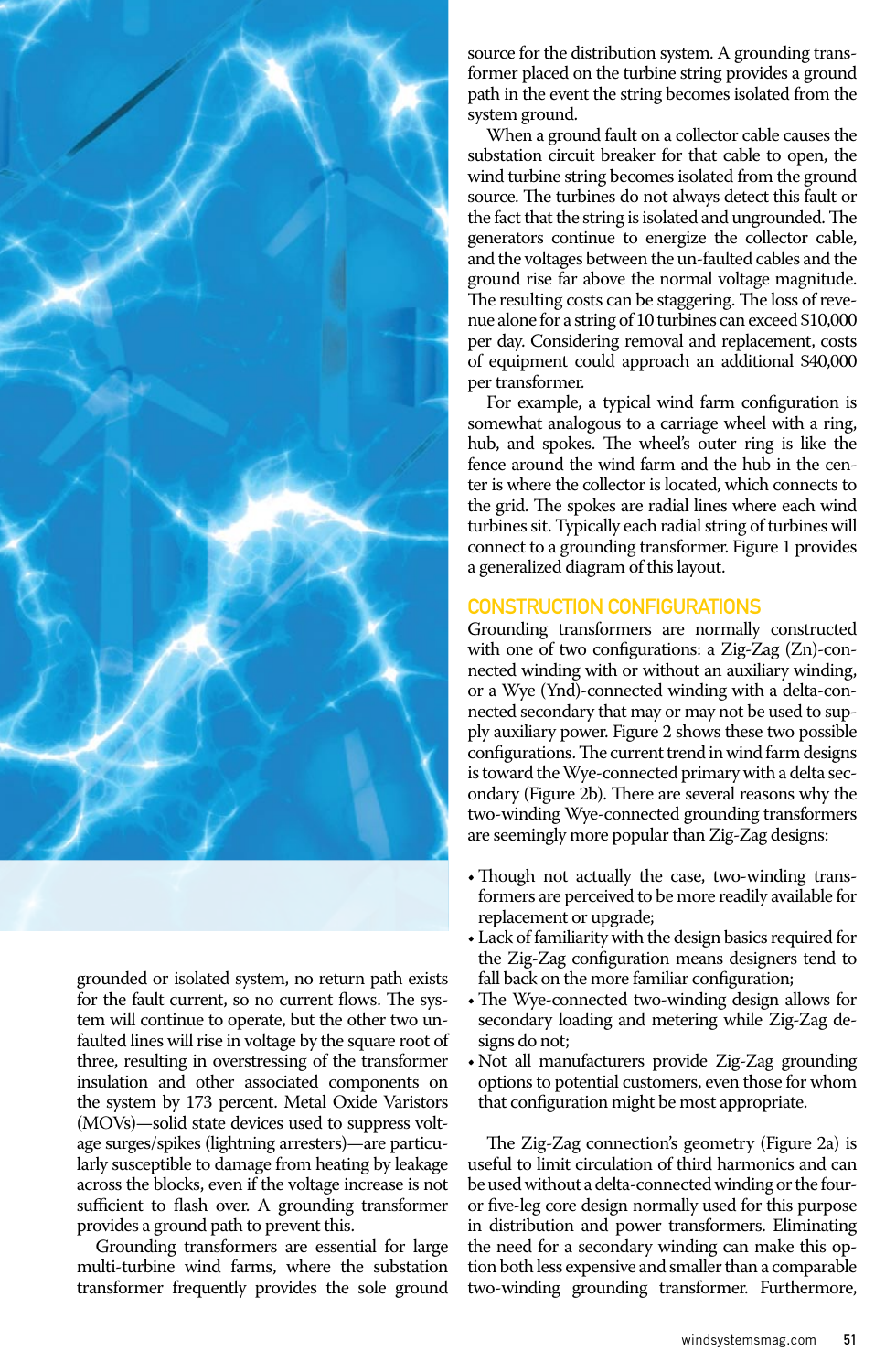

Fig. 1: Typical wind farm configuration.

use of a Zig-Zag transformer provides grounding with a smaller unit than a two-winding Wye-Delta transformer providing the same zero sequence impedance.

Wye-connected grounding transformers, on the other hand, require either a Delta-connected secondary or the application of four- or five-leg core construction to provide a return flux path for unbalanced loading associated with this primary connection. Since it is often desirable to provide auxiliary power from the grounding transformer secondary winding, this benefit may make it preferable to use a two-winding grounding transformer instead of a Zig-Zag connection. Both Zig-Zag and two-winding grounding transformers can be constructed with auxiliary power capabilities, and this can be either a Wye- or Delta-connected load.

A solidly grounded system using a grounding transformer offers many safety improvements over an ungrounded system. However, the ground transformer alone lacks the current limiting ability of a resistive grounding system. For this reason neutral ground resistors are often used in conjunction with the grounding transformer to limit neutral ground fault current magnitude. Their ohm values should be specified to allow high enough ground fault current flow to permit reliable operation of the protective relaying equipment, but low enough to limit thermal damage.

## Essential Parameters

When selecting and specifying a grounding transformer for your wind farm, be sure to consider the following key parameters.

*Primary voltage*—This is the system voltage to which the grounded winding is to be connected. Don't forget to specify the transformer's basic impulse level (BIL), which measures its ability to withstand lightning surges. In some cases the BIL will be dictated by equipment

considerations, such as 150 kilovolt (kV) BIL ratings on 34500 volt wind farms, because of the limitation on dead front connectors.

*Rated kilo-volt amperes*  (kVA)—Because the grounding transformer is normally a short time device, its size and cost are less compared to a continuous duty transformer of equal kVA rating. For this reason grounding transformers are often not sized by kVA, but by their continuous and short time current ratings. Regardless of how you rate it, the grounding transformer must be sized to carry the rated continuous primary phase current without exceeding its temperature limit. This load includes the magnetizing current of the core, the capacitive charging current for the cables, and any auxiliary load, if applicable. The higher this value, the larger and more costly the transformer will be. Typical continuous current values can be as low as 5 amps to as high as a few hundred. Be sure to